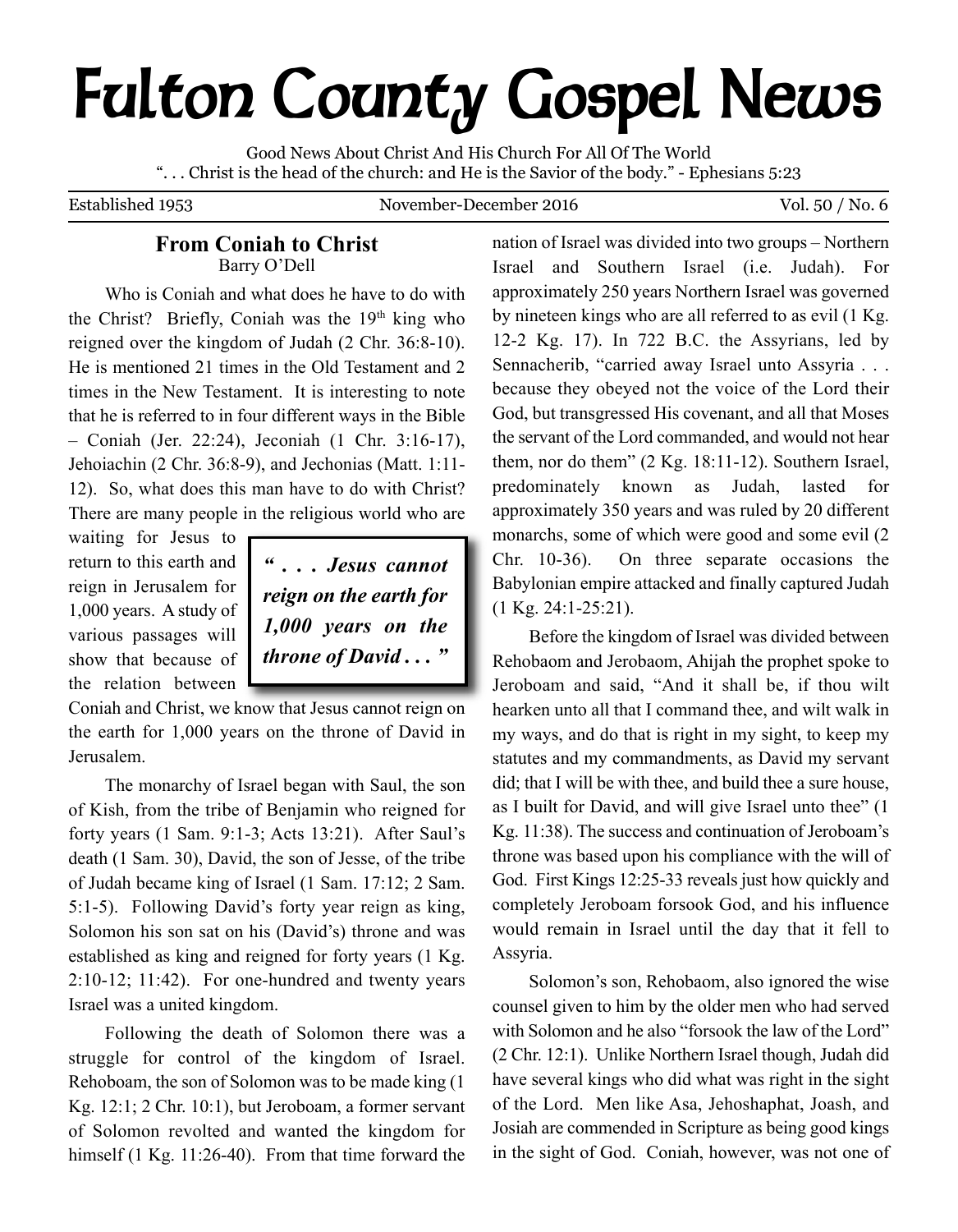the good kings in the kingdom of Judah. In fact, the Bible states of him, "and he did that which was evil in the sight of the Lord" (2 Chr. 36:9).

An important passage to study concerning the life of Coniah is Jeremiah 22:24-30. Jeremiah wrote, "O earth, earth, earth, hear the word of the Lord. Thus saith the Lord, Write ye this man [Coniah] childless, a man that shall not prosper in his days: for no man of his seed shall prosper, sitting upon the throne of David, and ruling any more in Judah" (Jer. 22:29-30). In what sense was Coniah childless? First Chronicles 3:17-18 states that he had children, but that is not what Jeremiah is referring to as being "childless." Coniah was going to be childless in reference to having an heir to the throne in Jerusalem, the capital city of Judah. The next man on the throne of Judah after him was Zedekiah who was installed by Nebuchadnezzar (2 Kg. 24:17-20).

It is necessary to understand all of the above mentioned passages along with what Matthew records in the lineage of Christ. He wrote, "And Josias begat Jehonias [Coniah] and his brethren, about the time they were carried away to Babylon: and after they were brought to Babylon, Jechonias begat Salathiel; and Salathiel begat Zorobabel" (Matt. 1:11-12). Further

into the genealogy of Matthew 1 it reads, "And Jacob begat Joseph the husband of Mary, of whom was born Jesus, who is called Christ" (Matt. 1:16). Jesus is a descendant of Coniah of whom it was said that "no man of his seed shall prosper, sitting upon the throne of David, and ruling any more in Judah" (Jer. 22:30). The second article in this edition deals extensively with the throne of David, which is the throne of the Lord, which is the throne of Israel. Five-hundred years before Jesus was born it was written with a "Thus saith the Lord" that the throne of David in Jerusalem was coming to an end with the lineage of Coniah. Christ is reigning now in heaven at the right hand of God (Acts 2:25-36).

When Christ returns for judgment and the resurrection it will be "the end, when He [Christ] shall have delivered up the kingdom to God, even the Father; when He shall have put down all rule and all authority and power. For He must reign, till He hath put all enemies under His feet. The last enemy that shall be destroyed is death" (1 Cor. 15:24-26). Christ is not coming back to this earth to reign on a throne in Jerusalem for 1,000 years. When He returns we will "meet the Lord in the air: and so shall we ever be with the Lord" (1 Thes. 4:13-18).



## **The Throne of David**

Keith A. Mosher Sr.

A popular tenet of premillennialists is that Jesus will return to this earth one day and sit on David's restored throne in the city of Jerusalem. The restoration of Israel to a supposed former earthly power is basic to premillennialism. Inherent in any restoration of Israel to prominence among the nations is the view that Christ must sit on a literal, material throne in Zion. This view has no basis in the Bible. This view is false.

The term, throne, can be defined as government, rule, or authority as used in the Bible. <sup>1</sup> According to the Bible, there *is* a time when Christ *will* sit on David's throne. Why David's throne? Because he was a king (2 Sam. 5:4-5). Because of the promise that God made to David concerning his throne (2 Sam. 7:12ff). Because David ruled God's people and Christ was

promised as the ruler of God's people (Isa. 9:6-7).

### **Why the Throne in Jerusalem?**

The first question that needs to be answered is, "Why was David's throne established in Jerusalem?" David was chosen by God to succeed the first king, Saul, who failed to obey God in the matter of the Amalekites (1 Sam. 15). God appointed Samuel the prophet to anoint the successor of Saul (1 Sam. 16:13). David did not ascend to the throne of Israel until after Saul's death and until after the elders of Israel anointed him king at Hebron (2 Sam. 5:2-3). David reigned seven years and six months in Hebron (2 Sam. 5:5). He then conquered Jerusalem and established his throne in that city (2 Sam. 5:9). He would rule in Jerusalem for thirty-three years (2 Sam. 5:5). Saul had reigned for forty years beginning about 1095 B.C. About 1055 B.C. David began to rule in Hebron and ended his reign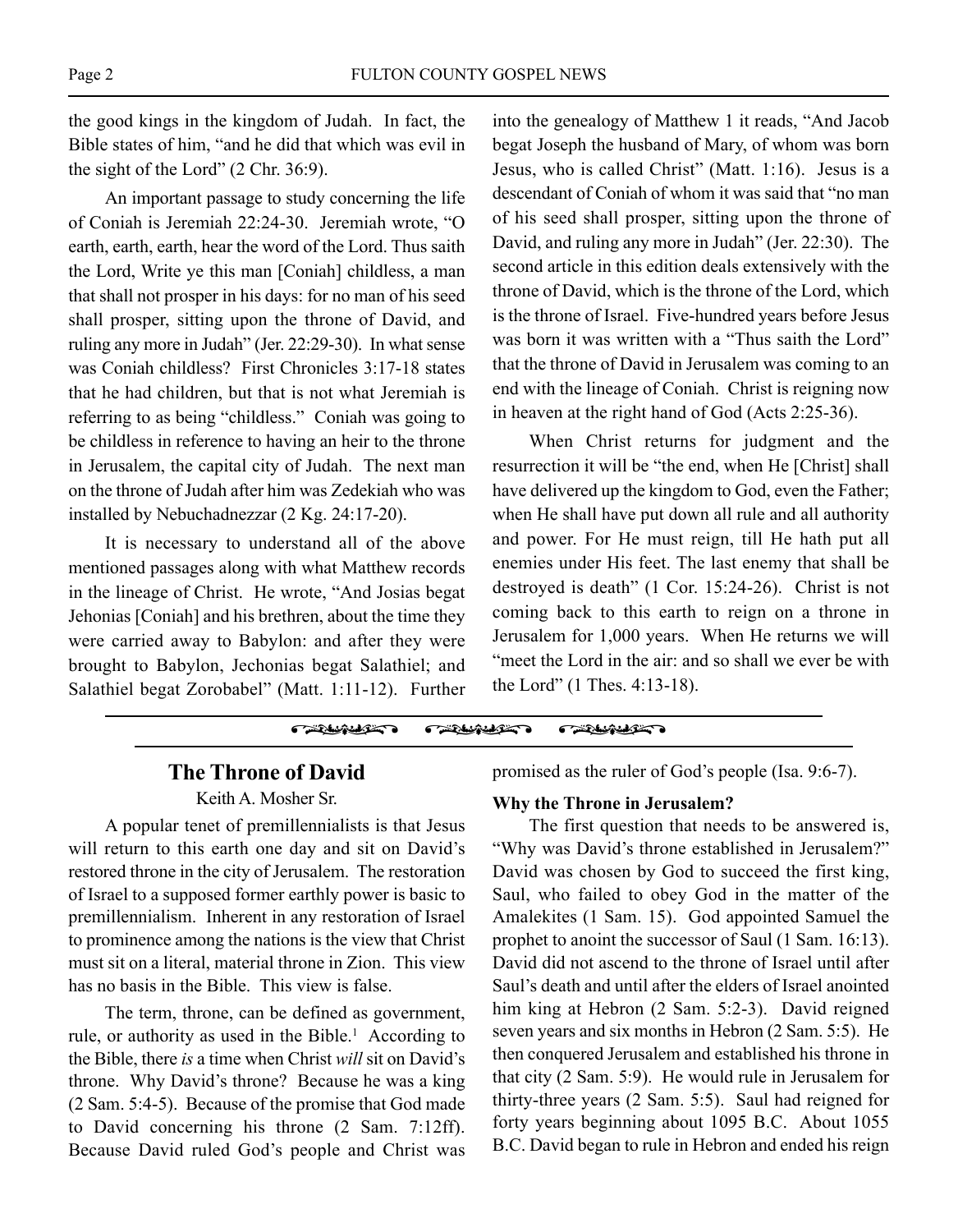in 1015 B.C. in Jerusalem (1 Kg. 2:12). "Then Solomon sat on the throne of the Lord as king instead of David his father, and prospered . . . (1 Chr. 29:23). Note: the throne of David is here called "the throne of the Lord." Solomon sat on "David's throne" and Solomon sat on "the throne of the Lord." Was Solomon sitting on two different thrones? Premillennialists argue that Christ is sitting on His own throne at present, but that He has not yet sat on David's throne! Others sat on this throne, with Zedekiah being the last on earth (2 Kg. 25:1-7). After that, 600 years passed with no one on the throne until Christ came to earth to save man (Lk. 1:30-33; Heb. 2:9).

## **On What Throne Does Christ Now Sit?**

The next question that needs to be asked is, "Where is Christ right now?" "And when thy days be fulfilled and thou shalt sleep with thy fathers, I will set up thy seed after thee, which shall proceed out of thy bowels, and I will establish his throne forever. He shall build an house for my name, and I will stablish the throne of his kingdom forever . . . And thine house and thy kingdom shall be established forever before thee; thy throne shall be established forever. According to all these words, and according to all this vision, so did Nathan speak unto David" (2 Sam. 7:12-13, 16-17). Of whom is the prophet speaking? Peter, the apostle of Christ, emphatically stated that Christ was the fulfillment of the vision (Acts 2:30). Peter said that Christ was on the throne as he (Peter) spoke (Acts 2:32- 36). Peter made this statement in A.D. 33. Since no Bible verse indicates that Christ has left that throne one can correctly infer that the Lord is still there. According to premillennialism, Christ will reign *with* His saints for 1,000 years on earth. According to the Bible, when Christ is on His throne, David will be in his grave (2 Sam. 7:12). Premillennialists thus consign David to hell for they believe and teach that the righteous will be on earth with Christ and the wicked will be in their graves. 2

## **Three Thrones Equal One Throne**

A third question that needs to be asked is, "Are God's throne, Christ's throne, and David's throne all the same?" Solomon sat on David's throne (1 Kg. 2:12). But, according to 1 Chronicles 29:23 this was "the throne of the Lord." The same throne that is called Solomon's is the throne of the kingdom of Israel (1 Kg.

1:37, 46-47). Christ is "the seed of David." "Which He had promised before by His prophets in the holy scriptures; Concerning His Son Jesus Christ our Lord, which was made of the seed of David according to the flesh" (Rom. 1:2-3; see also Acts 13:33). God gave David's throne to Christ (Lk. 1:30-33). Christ's throne is God's throne (Rev. 3:21). Therefore, God's throne, Christ's throne, and David's throne are the same.

## **From Earth to Heaven**

A fourth question that needs to be asked is, "Where did God assign David's throne eternally?" The psalmist wrote, "I have made a covenant with My chosen, I have sworn unto David My servant, Thy seed will I establish forever, and build up thy throne to all generations . . . My covenant will I not break, nor alter the thing that is gone out of My lips. Once have I sworn by My holiness that I will not lie unto David. His seed shall endure forever, and his throne as the sun before me. It shall be established forever as the moon, and as a faithful witness in heaven" (Ps. 89:3-4, 34-37). The answer to our query is clear. God said that David's throne would be for his "seed" (Christ, see above under the third question) forever and would be a faithful witness, not on earth, but *in heaven*. God said further that He would *not alter* that promise. There will not be

| "There will not be a |  |  |                            |  |
|----------------------|--|--|----------------------------|--|
|                      |  |  | time when Christ           |  |
|                      |  |  | will sit on some           |  |
|                      |  |  | <i>imaginary throne in</i> |  |
| Jerusalem."          |  |  |                            |  |

a time when Christ will sit on some imaginary throne in Jerusalem. He was exalted above the angels (Heb. 1:13; Ps. 110:1). He was resurrected to sit at the right

hand of God (Ps. 16:8-10; Acts 2:25-36). If Christ is not the fulfillment of the prophetic statements in Psalms 16 and 89, there was no need for His resurrection. He might as well have stayed in the grave until His second coming to be given His throne in Jerusalem as premillennialists teach!

*Keith serves as Dean of Academics and Student Life at the Memphis School of Preaching*

<sup>1</sup> Webster's *Seventh Collegiate Dictionary* and W.E. Vine, *Expository Dictionary of New Testament Words*(Old Tappan, New Jersey: Fleming H. Revell Company, 1966), pg. 134.

<sup>2</sup> W.E. Blackwood, *Jesus Is Coming* (Old Tappan, New Jersey: Fleming H. Revell Company, 1932), pp. 99-100.